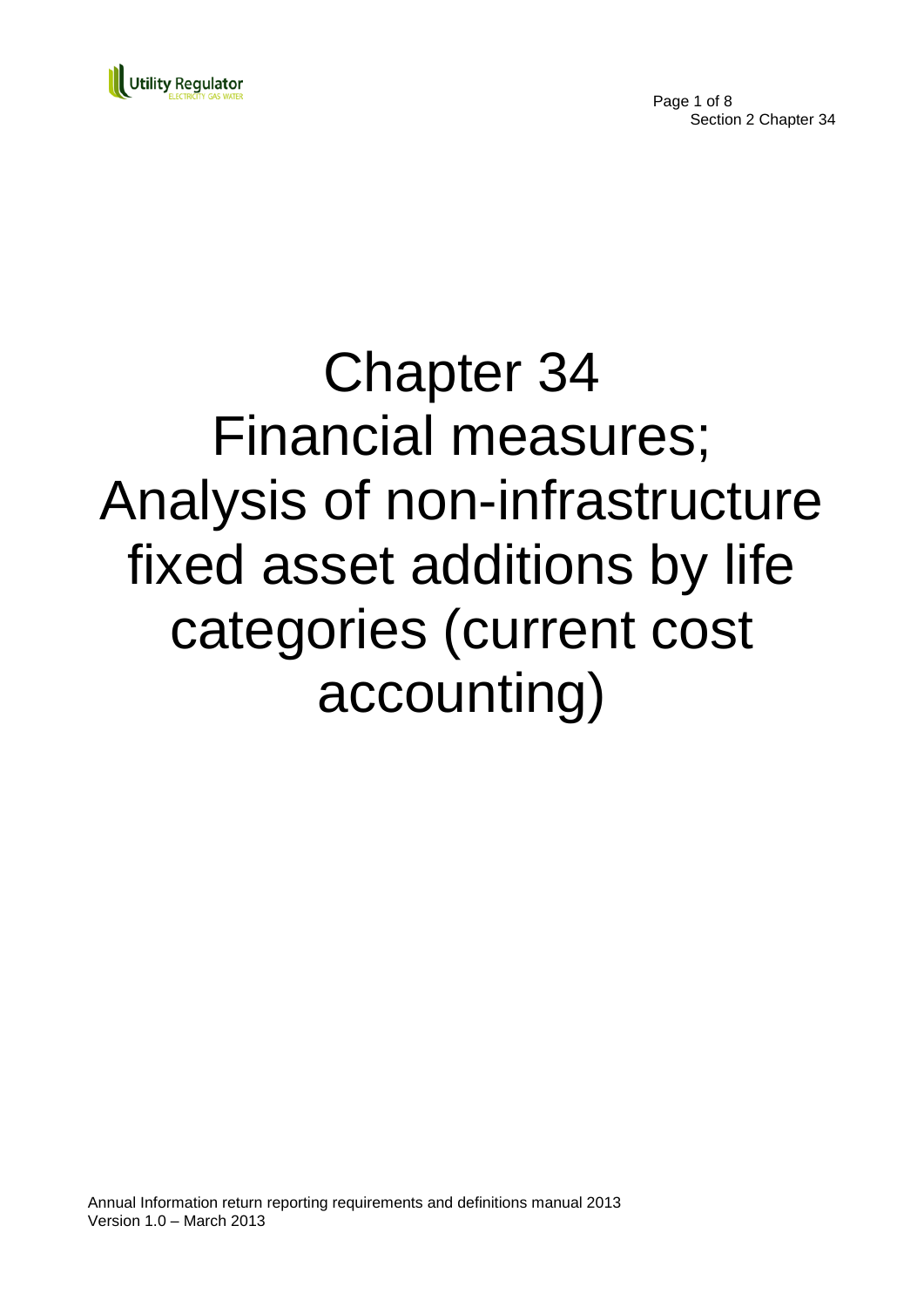

# **Chapter 34 Financial measures; Analysis of non-infrastructure fixed asset additions by life categories (current cost accounting)**

#### **Introduction**

This table includes the analysis of expenditure on non-infrastructure fixed asset additions to all purpose categories base service (ie maintenance non-infrastructure (MNI)) and enhancement (comprising quality enhancements, enhanced service levels and improving supply/demand balance) by asset life for the report year. A full definition of **enhancement** is given in the guidance for table 32.

In this chapter all expenditure is considered net of grants.

This table should be completed in outturn prices.

PPP assets should be separately identified in commentary to the table.

#### **Guidance**

Non-infrastructure assets may be defined in terms of:

- Very short: assets having a life of zero to five years e.g. vehicles and computer equipment.
- Short: assets having a life of six to fifteen years, e.g. some ICA plant, telemetry, vehicles and plant.
- Medium: generally mechanical assets having a life of sixteen to thirty years, e.g. pumping units and associated electrical plant, process plant etc.
- Medium long: generally mechanical assets having a life of thirty-one to fifty years, e.g. filter bed structures, steel storage tanks, site fencing, GRP covers and kiosks etc., units and associated plant.
- Long: generally civil assets including service reservoirs, treatment works structures, interprocess pipework and filter bed structures. Such assets will have a life exceeding fifty years.

Provision has been made for input of separate lines for the water and sewerage service.

#### **Company commentary**

NI Water must ensure that its table 34 commentary is complete and fully addresses the reporting requirements.

#### **Methodology statement**

In order to allow us to understand better the systems and processes companies use to populate table 34 we now require companies to prepare a methodology statement as part of its table 34 commentary.

The methodology statement should be a clear and concise explanation of the process involved in producing the reported information. In particular companies should ensure it includes:

An explanation of what systems NI Water has in place to populate table 34;

Annual Information return reporting requirements and definitions manual 2013 Version 1.0 – March 2013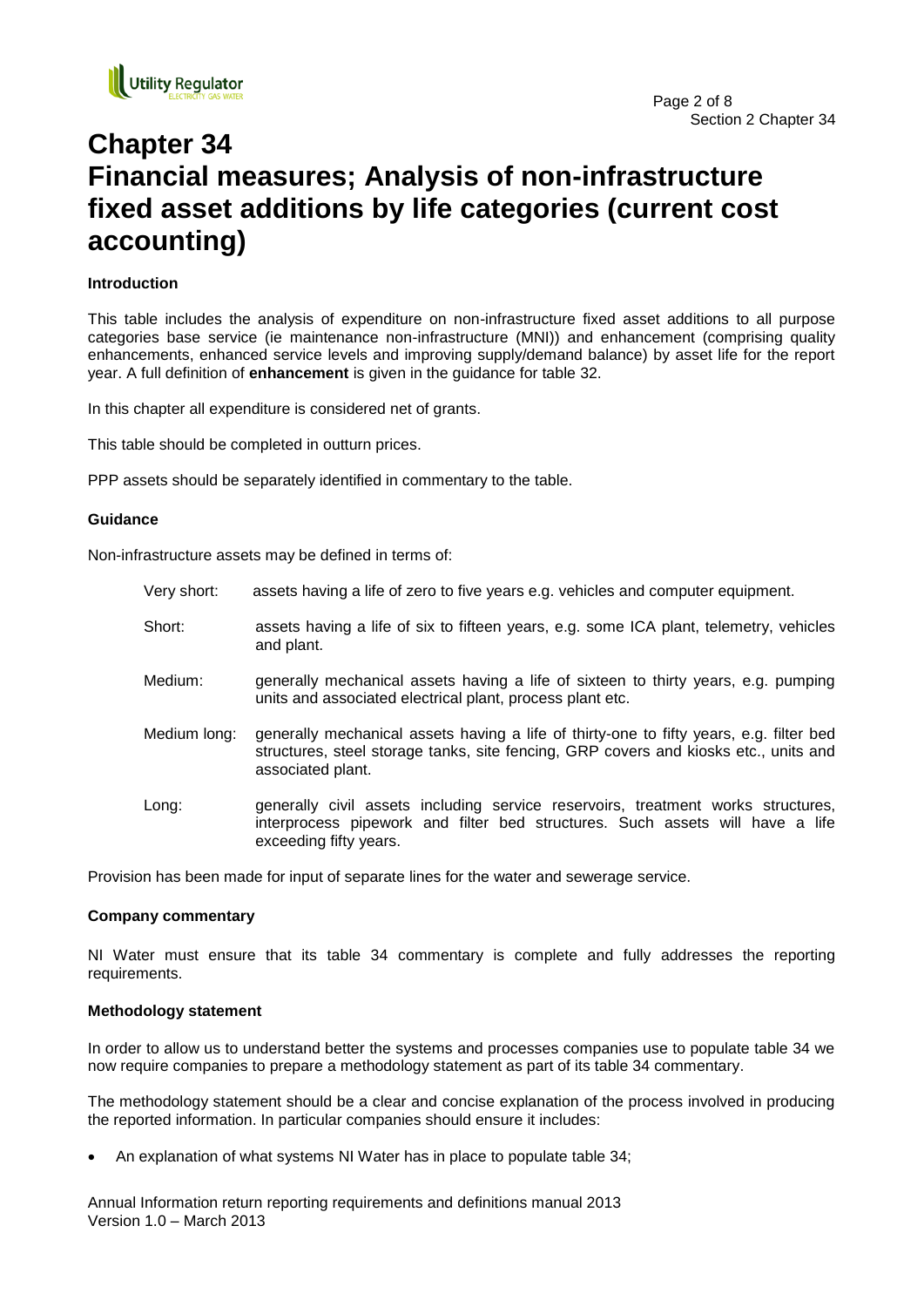

Page 3 of 8

Section 2 Chapter 34

- An explanation of how the data from NI Water's system is processed to populate table 34. Any additional analysis or adjustments should be explained in full;
- An explanation of any assumptions made in NI Water's methodology. NI Water should also define the basis of any assumption and explain how management are satisfied the basis is reasonable;
- An explanation of what the limitations are within the process and future plans to address these limitations;
- An explanation of when the methodology was last amended and how;
- An explanation of NI Water's policy for assessing and reviewing asset lives. It should include an explanation of how accounting asset lives are assessed to ensure that they reflect operational asset lives; and,
- NI Water should provide a reconciliation of its CIDA system to the fixed asset register and include details of any unreconciled differences.

#### **Table 34 commentary**

NI Water should:

- Indicate where the allocation rules differ from those adopted in previous years. Any changes in allocation rules or average life assumptions should be accompanied by a full explanation of the reasons behind the changes;
- Explain where judgements on asset lives and investment allocation made for engineering purposes are not fully consistent with those used for financial purposes;
- Explain when it last reviewed operational asset lives and whether it plans to review them for the price review. If operational lives have been or will be revised when did/ will the revision take effect from and quantify and explain any material changes to CCD. Explain whether historic cost depreciation was also amended to reflect revised operational asset lives;
- Companies are required to confirm whether this is the case or provide an explanation of the difference; and
- Explain and provide information on:
	- Gross MEAV of any assets fully depreciated but still in use at the year-end; and
	- The written down value of assets that were written off or replaced in the year, but not fully depreciated.

#### **Allocation**

NI Water should provide commentary on the basis and methodologies used to apportion costs/ capital expenses between infrastructure and non infrastructure (where relevant)

Previously management has alluded to the limitations in their processes for allocating capital expenditure between IRE, infrastructure enhancement and MNI. The company should provide a commentary detailing the progress made in its methodology for allocating capital expenditure providing details of any developments and improvements made in the financial year. This should include an update of the development and implementation of relevant controls and an assessment of how effectively they are operating.

NI Water should highlight any major internal control weaknesses identified or reported during the year (including any major/ significant internal audit findings), their assessed impact and details of processes implemented/ to be implemented to prevent such reoccurrences.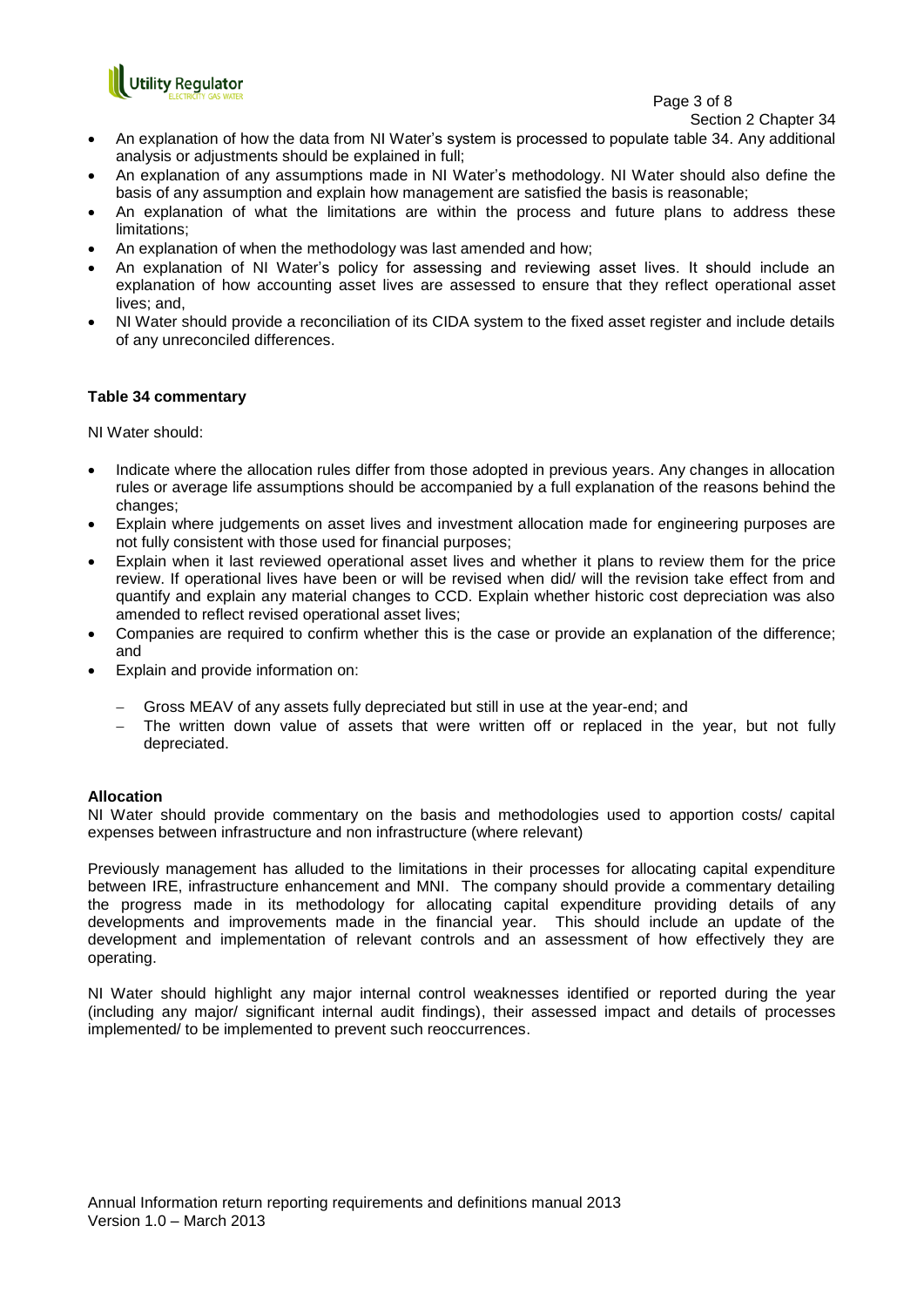

#### **Guidance for Reporters**

The reporter should:

- Confirm whether the systems and processes described in NI Water's methodology statement are those currently in operation. Where this is not the case the reporter should identify and explain where the methodology statement is incorrect or incomplete;
- Perform tests of NI Water's systems and processes described by NI Water's methodology statement to confirm that it has been followed by NI Water in the calculation of the CCD and population of table 34;
- Review and comment on reasonableness and consistency of the rules adopted by NI Water for allocation of expenditure to life categories;
- Review NI Water's procedures and consider whether or not they are reasonable, and whether they are followed by staff involved in allocation decisions;
- Review and comment upon any differences from rules and procedures adopted in previous years, and consistency of asset lives with those used for depreciation of assets;
- Consider the appropriateness of the current cost depreciation charge in the year and in particular:
	- confirm when NI Water last reviewed or amended its asset life and apportionment policy;
	- comment on whether, in the reporter's view, the financial asset lives reflect the operational lives of the assets and the reason for that opinion;
	- comment on the appropriateness of both asset lives and the apportionment of expenditure across asset lives used by NI Water;
- Review and comment on inconsistencies between engineering and financial judgements on asset lives and investment allocation; and
- Review and comment on an exception basis where NI Water has not provided commentary on inconsistencies in asset lives and investment allocation between those used in previous years.

#### **Guidance for Auditors**

See "Auditors' guidance."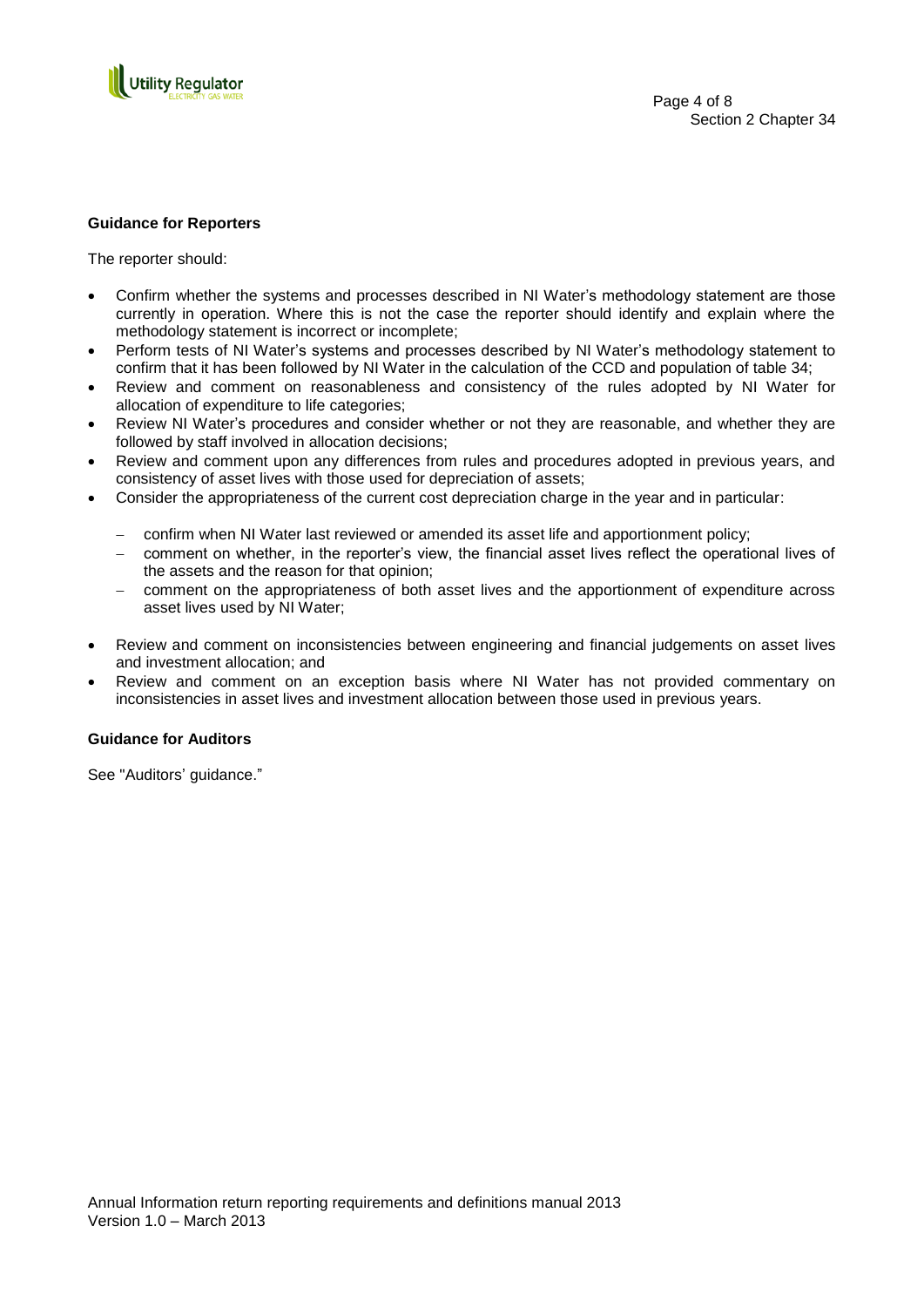

## **Table 34 line definitions**

### **ACCOUNTING FIXED ASSET ADDITIONS**

## **A NON INFRASTRUCTURE ASSET ADDITIONS (ENHANCEMENT) BY ASSET LIFE**

|                        | Very short                                                                              | £m | 3d <sub>p</sub> |
|------------------------|-----------------------------------------------------------------------------------------|----|-----------------|
| <b>Definition</b>      | Capital expenditure on non-infrastructure assets (enhancement)<br>with very short life. |    |                 |
| <b>Primary Purpose</b> | Informing future price limit determinations.                                            |    |                 |
| <b>Processing rule</b> | Columns 1, 2, 3, 5, 6 and 7 are historic data.                                          |    |                 |
|                        | Columns 4 and 8: Input                                                                  |    |                 |
| <b>Responsibility</b>  | <b>Regulatory Finance Team</b>                                                          |    |                 |

|                        | Short                                                                              | £m | 3dp |
|------------------------|------------------------------------------------------------------------------------|----|-----|
| <b>Definition</b>      | Capital expenditure on non-infrastructure assets (enhancement)<br>with short life. |    |     |
| <b>Primary Purpose</b> | Informing future price limit determinations.                                       |    |     |
| <b>Processing rule</b> | Columns 1, 2, 3, 5, 6 and 7 are historic data.                                     |    |     |
|                        | Columns 4 and 8: Input                                                             |    |     |
| <b>Responsibility</b>  | <b>Regulatory Finance Team</b>                                                     |    |     |

| 3                      | <b>Medium</b>                                                                       | £m | 3dp |
|------------------------|-------------------------------------------------------------------------------------|----|-----|
| <b>Definition</b>      | Capital expenditure on non-infrastructure assets (enhancement)<br>with medium life. |    |     |
| <b>Primary Purpose</b> | Informing future price limit determinations.                                        |    |     |
| <b>Processing rule</b> | Columns 1, 2, 3, 5, 6 and 7 are historic data.                                      |    |     |
|                        | Columns 4 and 8: Input                                                              |    |     |
| <b>Responsibility</b>  | <b>Regulatory Finance Team</b>                                                      |    |     |

| 4                      | Medium Long                                                                              | £m | 3dp |
|------------------------|------------------------------------------------------------------------------------------|----|-----|
| <b>Definition</b>      | Capital expenditure on non-infrastructure assets (enhancement)<br>with medium long life. |    |     |
| <b>Primary Purpose</b> | Informing future price limit determinations.                                             |    |     |
| <b>Processing rule</b> | Columns 1, 2, 3, 5, 6 and 7 are historic data.                                           |    |     |
|                        | Columns 4 and 8: Input                                                                   |    |     |
| <b>Responsibility</b>  | <b>Regulatory Finance Team</b>                                                           |    |     |

| 5                      | Long                                                                              | £m | 3dp |
|------------------------|-----------------------------------------------------------------------------------|----|-----|
| <b>Definition</b>      | Capital expenditure on non-infrastructure assets (enhancement)<br>with long life. |    |     |
|                        |                                                                                   |    |     |
| <b>Primary Purpose</b> | Informing future price limit determinations.                                      |    |     |
| <b>Processing rule</b> | Columns 1, 2, 3, 5, 6 and 7 are historic data.                                    |    |     |
|                        | Columns 4 and 8: Input                                                            |    |     |
| <b>Responsibility</b>  | <b>Regulatory Finance Team</b>                                                    |    |     |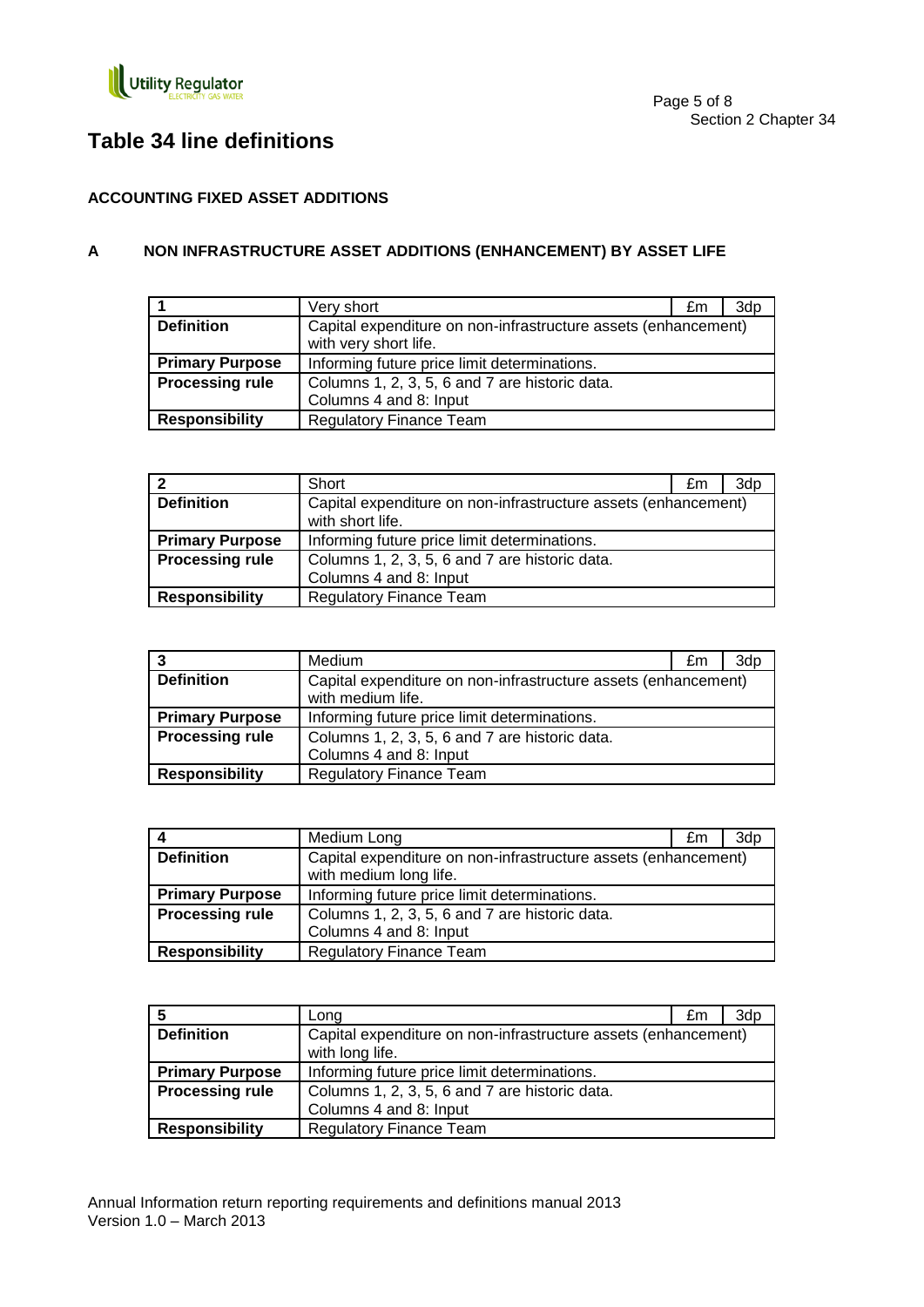

| - 6                    | Land                                                     | £m | 3dp |
|------------------------|----------------------------------------------------------|----|-----|
| <b>Definition</b>      | Land purchases (net of VAT) for capex enhancement works. |    |     |
| <b>Primary Purpose</b> | Informing future price limit determinations.             |    |     |
| <b>Processing rule</b> | Columns 1, 2, 3, 5, 6 and 7 are historic data.           |    |     |
|                        | Columns 4 and 8: Input                                   |    |     |
| <b>Responsibility</b>  | <b>Regulatory Finance Team</b>                           |    |     |

|                        | Land disposal                                                                                                                                                          | £m | 3dp |
|------------------------|------------------------------------------------------------------------------------------------------------------------------------------------------------------------|----|-----|
| <b>Definition</b>      | Land disposals in connection with capex enhancement works -<br>this should be recorded at their HCA book value (typically the<br>same as the original purchase price). |    |     |
| <b>Primary Purpose</b> | Informing future price limit determinations.                                                                                                                           |    |     |
| <b>Processing rule</b> | Columns 1, 2, 3, 5, 6 and 7 are historic data.<br>Columns 4 and 8: Input (negative number)                                                                             |    |     |
|                        |                                                                                                                                                                        |    |     |
| <b>Responsibility</b>  | <b>Regulatory Finance Team</b>                                                                                                                                         |    |     |

| 8                      | Total                                                                                                                                                                           | £m | 3dp |
|------------------------|---------------------------------------------------------------------------------------------------------------------------------------------------------------------------------|----|-----|
| <b>Definition</b>      | Net total asset additions (enhancement).                                                                                                                                        |    |     |
| <b>Primary Purpose</b> | Informing future price limit determinations.                                                                                                                                    |    |     |
| <b>Processing rule</b> | Calculated field: the sum of lines 1, 2, 3, 4, 5, 6, 7.<br>The sum of lines 1, 2, 3, 4, 5, 6 and 7 is validated as follows for<br>2012/13:                                      |    |     |
|                        | For the Water Service, by table 32 line 16 column 3 plus table 34<br>line 7 column 4<br>For the Sewerage Service, by table 32 line 16 column 6 plus table<br>34 line 7 column 8 |    |     |
| <b>Responsibility</b>  | <b>Regulatory Finance Team</b>                                                                                                                                                  |    |     |

## **B NON INFRASTRUCTURE ASSET ADDITIONS (BASE SERVICE) BY ASSET LIFE**

| - 9                    | Very Short                                                                               | £m | 3dp |
|------------------------|------------------------------------------------------------------------------------------|----|-----|
| <b>Definition</b>      | Capital expenditure on non-infrastructure assets with very short<br>life (base service). |    |     |
| <b>Primary Purpose</b> | Informing future price limit determinations.                                             |    |     |
| <b>Processing rule</b> | Columns 1, 2, 3, 5, 6 and 7 are historic data.                                           |    |     |
|                        | Columns 4 and 8: Input                                                                   |    |     |
| <b>Responsibility</b>  | <b>Regulatory Finance Team</b>                                                           |    |     |

| 10                     | Short                                                                               | £m | 3dp |
|------------------------|-------------------------------------------------------------------------------------|----|-----|
| <b>Definition</b>      | Capital expenditure on non-infrastructure assets (base service)<br>with short life. |    |     |
| <b>Primary Purpose</b> | Informing future price limit determinations.                                        |    |     |
| <b>Processing rule</b> | Columns 1, 2, 3, 5, 6 and 7 are historic data.                                      |    |     |
|                        | Columns 4 and 8: Input                                                              |    |     |
| <b>Responsibility</b>  | <b>Regulatory Finance Team</b>                                                      |    |     |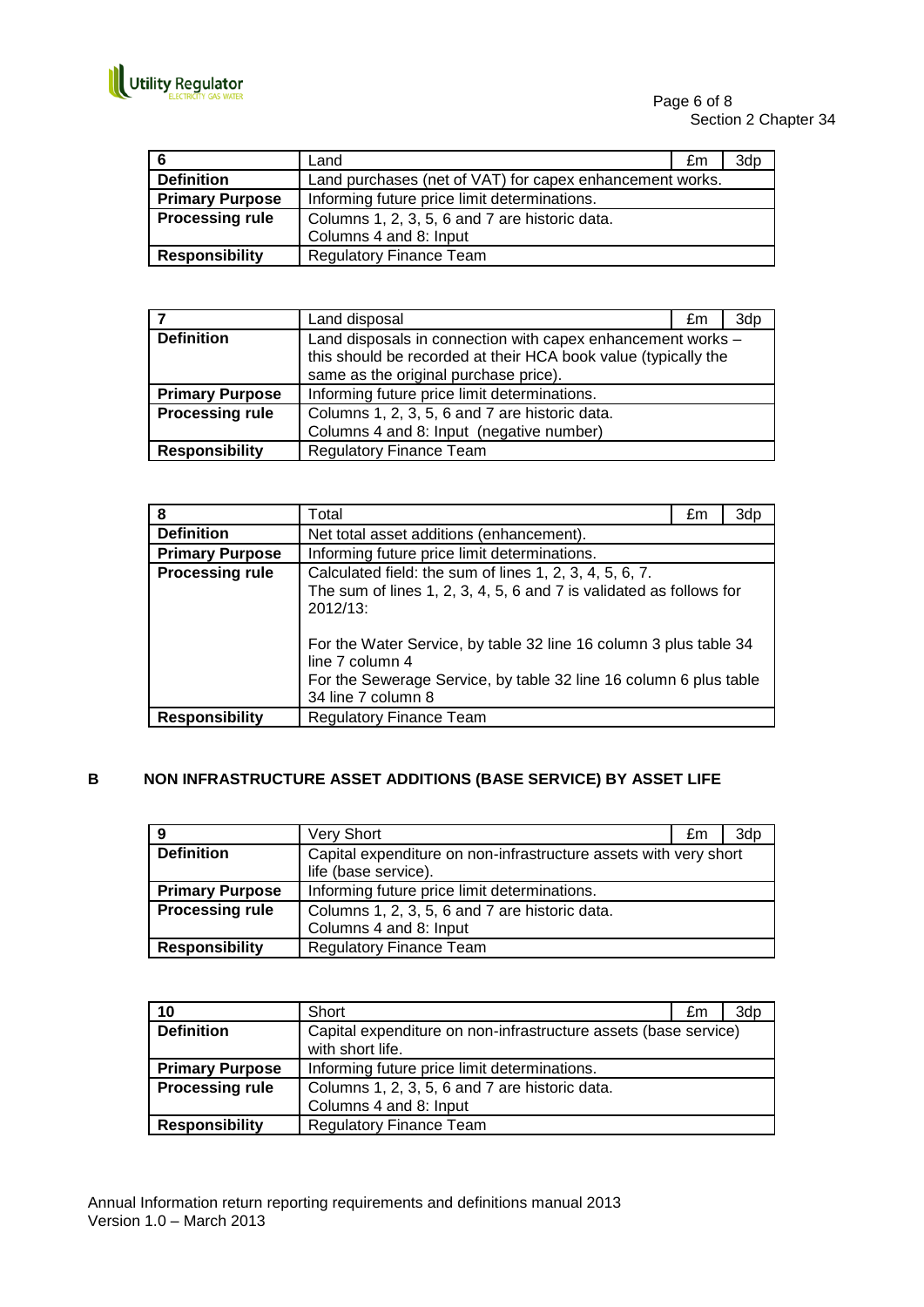

| 11                     | <b>Medium</b>                                                   | £m | 3dp |
|------------------------|-----------------------------------------------------------------|----|-----|
| <b>Definition</b>      | Capital expenditure on non-infrastructure assets (base service) |    |     |
|                        | with medium life.                                               |    |     |
| <b>Primary Purpose</b> | Informing future price limit determinations.                    |    |     |
| <b>Processing rule</b> | Columns 1, 2, 3, 5, 6 and 7 are historic data.                  |    |     |
|                        | Columns 4 and 8: Input                                          |    |     |
| <b>Responsibility</b>  | <b>Regulatory Finance Team</b>                                  |    |     |

| 12                     | Medium Long                                                                               | £m | 3dp |
|------------------------|-------------------------------------------------------------------------------------------|----|-----|
| <b>Definition</b>      | Capital expenditure on non-infrastructure assets (base service)<br>with medium long life. |    |     |
| <b>Primary Purpose</b> | Informing future price limit determinations.                                              |    |     |
| <b>Processing rule</b> | Columns 1, 2, 3, 5, 6 and 7 are historic data.                                            |    |     |
|                        | Columns 4 and 8: Input                                                                    |    |     |
| <b>Responsibility</b>  | <b>Regulatory Finance Team</b>                                                            |    |     |

| 13                     | Long                                                                               | £m | 3dp |
|------------------------|------------------------------------------------------------------------------------|----|-----|
| <b>Definition</b>      | Capital expenditure on non-infrastructure (base service) assets<br>with long life. |    |     |
| <b>Primary Purpose</b> | Informing future price limit determinations.                                       |    |     |
| <b>Processing rule</b> | Columns 1, 2, 3, 5, 6 and 7 are historic data.                                     |    |     |
|                        | Columns 4 and 8: Input                                                             |    |     |
| <b>Responsibility</b>  | <b>Regulatory Finance Team</b>                                                     |    |     |

| 14                     | Total                                                                                                                                                             | £m | 3dp |
|------------------------|-------------------------------------------------------------------------------------------------------------------------------------------------------------------|----|-----|
| <b>Definition</b>      | Net total asset additions (base service).                                                                                                                         |    |     |
| <b>Primary Purpose</b> | Informing future price limit determinations.                                                                                                                      |    |     |
| <b>Processing rule</b> | Calculated field: the sum of lines 9, 10, 11, 12, 13.                                                                                                             |    |     |
|                        | The total for 2012/13 is validated as follows:<br>For the water service, by table 32 line 33 column 3;<br>For the sewerage service, by table 32 line 33 column 6. |    |     |
| <b>Responsibility</b>  | <b>Regulatory Finance Team</b>                                                                                                                                    |    |     |

# C Completion not required